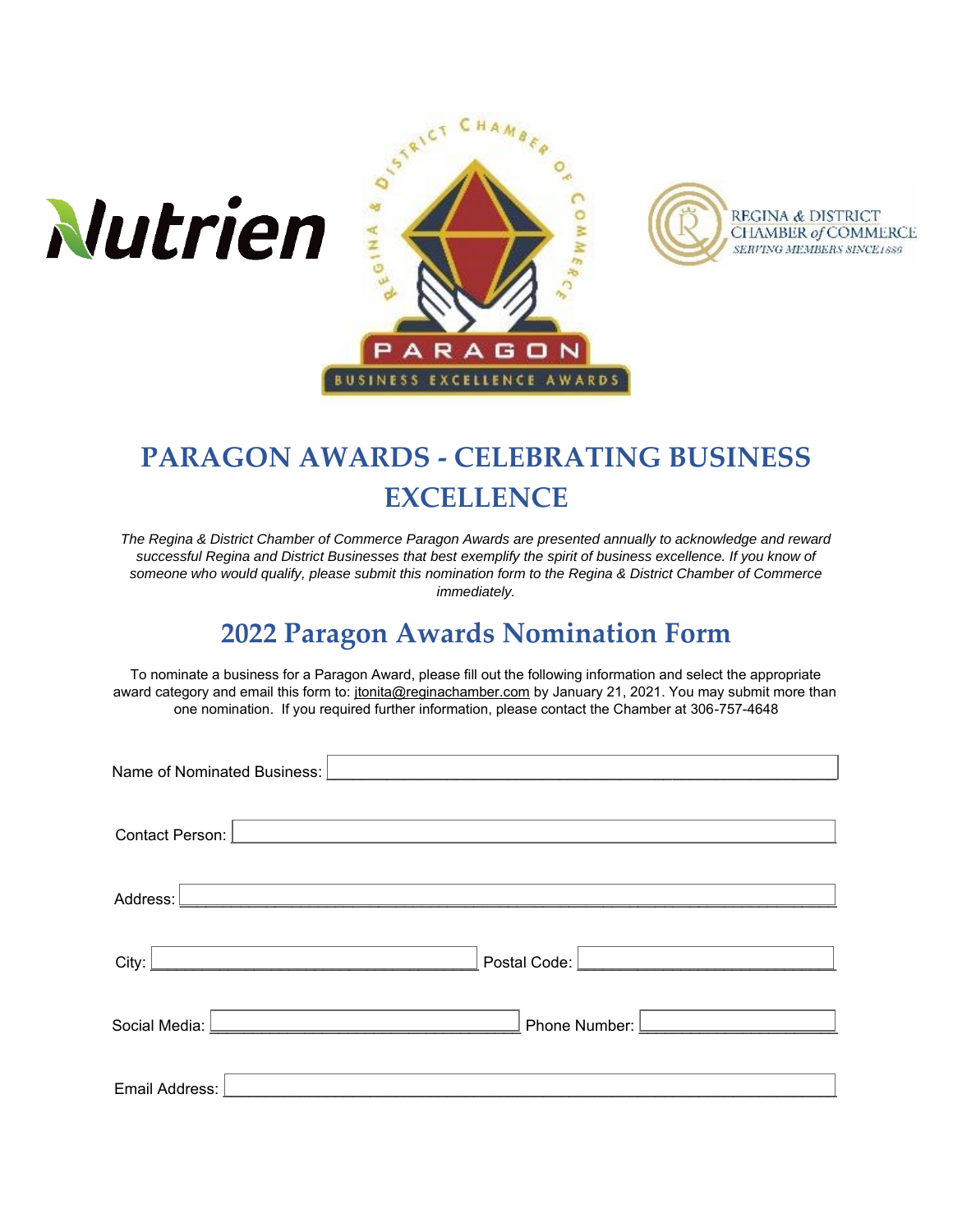| Nominator Name: [          |  |
|----------------------------|--|
|                            |  |
|                            |  |
| Nominator Contact email: [ |  |

### **Award Categories:**

Please check the category for which you would like an application

| Community Alliance              | Marketing and Promotional Achievement |
|---------------------------------|---------------------------------------|
| Community Involvement           | Customer Service Excellence           |
| $\Box$ Export Achievement       | Diversity & Inclusion                 |
| $\Box$ Environmental Excellence | New Business Venture                  |
| $\Box$ Business of the Year     | Young Entrepreneur of the Year        |

## **Award Criteria**

#### **Young Entrepreneur:**

This award will be presented to a young person who has established or expanded a business. The applicant must be 35 or under as of December 31, 2021.

#### **Community Involvement:**

This award recognizes a business or organization that has made an outstanding contribution to the community by the donation of time or services or by providing financial support to community activities.

#### **Community Alliance:**

This award recognizes an outstanding contribution to the community by means of a partnership between a non-profit group or charity and a business.

#### **Marketing and Promotional Achievement:**

This award recognizes outstanding innovation and creativity in a marketing or promotional campaign. The campaign could be to promote a service, business or product.

#### **Export Achievement:**

This award recognizes exceptional performance in exporting Saskatchewan goods and services nationally and/or internationally.